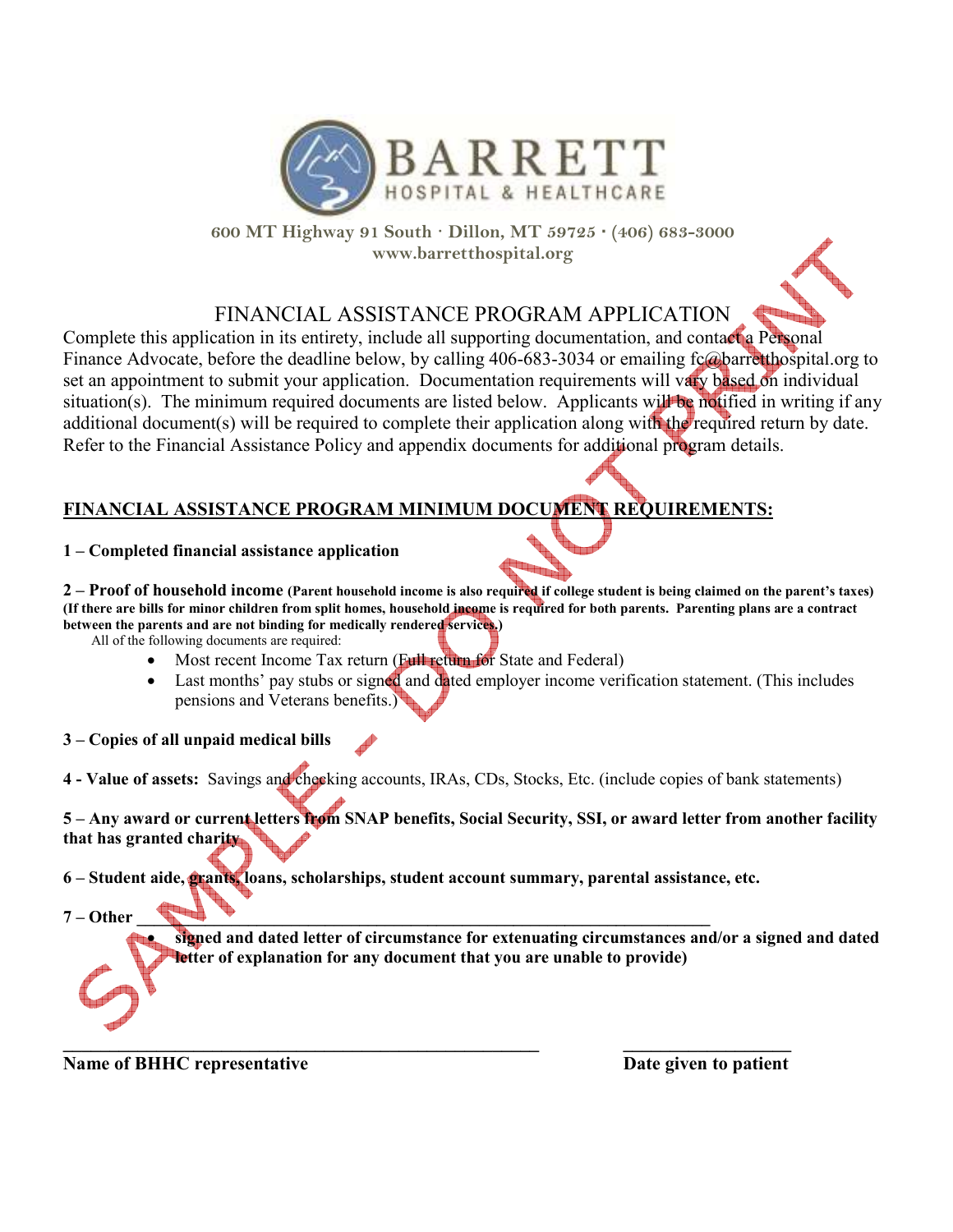**IF THE COMPLETED APPLICATION IS NOT RECEIVED BY THE DEADLINE WITH ALL REQUESTED DOCUMENTATION, ASSISTANCE WILL NOT BE CONSIDERED AND BALANCE(S) WILL BE SUBJECT TO COLLECTION AND CREDIT REPORTING IN 30 DAYS FROM THE APPLICATION DEADLINE.** 

| <b>Application Deadline:</b><br>600 MT Highway 91 South · Dillon, MT 59725 · (406) 683-0000                                                                                                                                          | BARRETT<br>www.barretthospital.org |           |      |  |
|--------------------------------------------------------------------------------------------------------------------------------------------------------------------------------------------------------------------------------------|------------------------------------|-----------|------|--|
| Financial Assistance Program Application<br>Please complete all of the information and return to:<br><b>Barrett Hospital &amp; HealthCare</b><br><b>Personal Finance Advocate</b><br>600 Highway 91 South<br><b>Dillon, MT 59725</b> |                                    |           |      |  |
| Name:                                                                                                                                                                                                                                | SSN:                               |           | DOB: |  |
| Spouses Name:                                                                                                                                                                                                                        | SSN:                               |           | DOB: |  |
| Address:                                                                                                                                                                                                                             |                                    |           |      |  |
| Email Address:                                                                                                                                                                                                                       |                                    |           |      |  |
| City:                                                                                                                                                                                                                                | State:                             | Zip Code: |      |  |
| Telephone Number:                                                                                                                                                                                                                    | Message Phone:                     |           |      |  |

## **Number of individuals residing in household (Please list first and last names)**

|  | <b>Name</b> | Relationship | Date Of<br><b>Birth</b> | Health<br>Insurance? | Medicaid<br>0r<br>Medicare? |
|--|-------------|--------------|-------------------------|----------------------|-----------------------------|
|  |             | <b>Self</b>  |                         |                      |                             |
|  |             |              |                         |                      |                             |
|  |             |              |                         |                      |                             |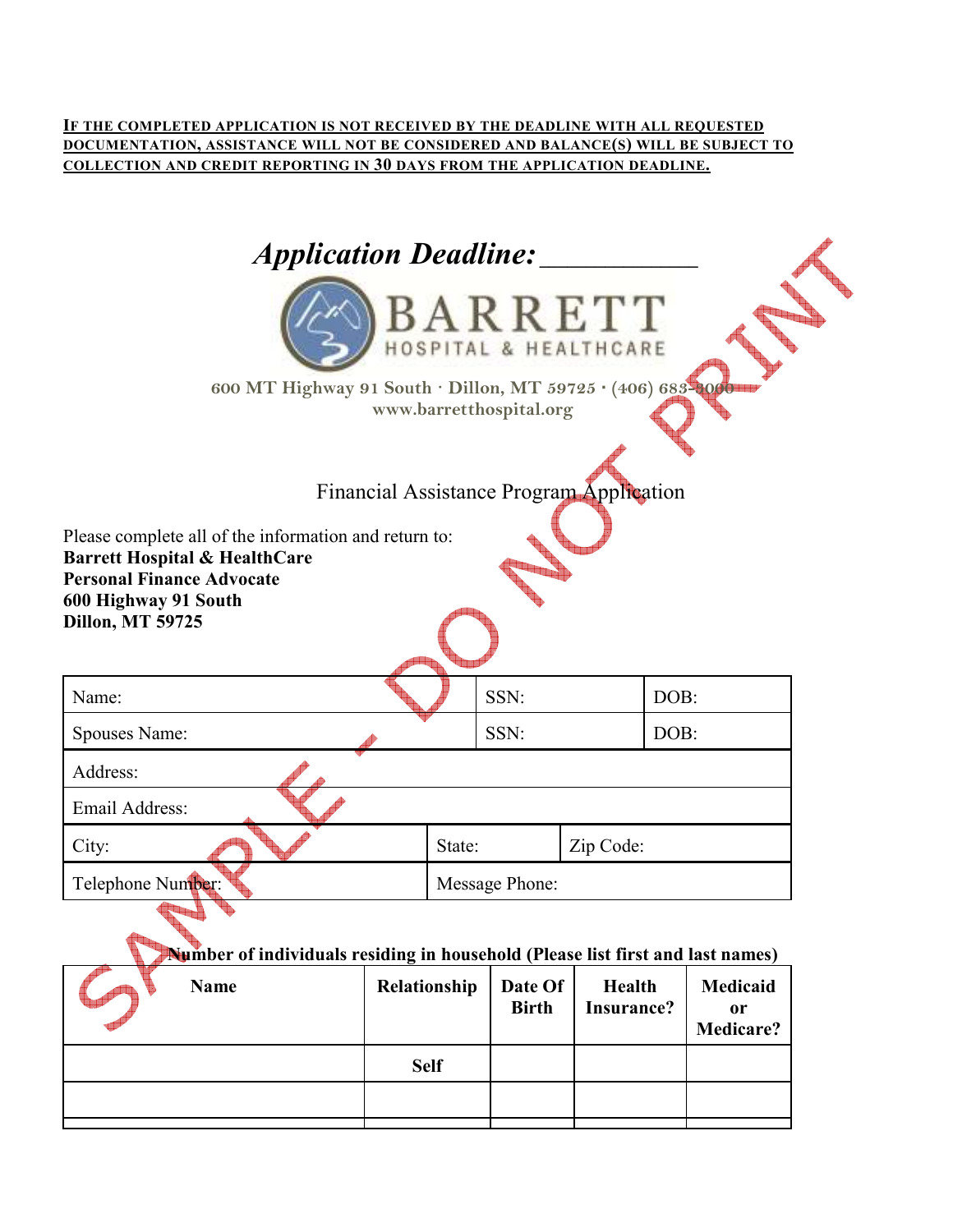| <b>Name</b>           | <b>Employer Name/Address/Phone</b> | <b>Gross Monthly</b><br><b>Income</b> (before<br>tax) |  |
|-----------------------|------------------------------------|-------------------------------------------------------|--|
|                       |                                    | $\overline{\mathcal{S}}$                              |  |
|                       |                                    | $\overline{\mathcal{S}}$                              |  |
|                       |                                    | $\sqrt{\ }$                                           |  |
|                       |                                    | $\mathbb S$                                           |  |
| Income<br><b>Self</b> |                                    | $\overline{\mathcal{S}}$                              |  |

**Do you or anyone in your household receive the following?** 

ŧ

| <b>Source of Income</b>             | <b>Family Member</b> | Amount       |
|-------------------------------------|----------------------|--------------|
| <b>SNAP Benefit (Food Stamps)</b>   |                      | \$           |
| Other forms of Public Assistance    |                      | \$           |
| Farm or Self-Employed Income        |                      | \$           |
| Social Security                     |                      | $\mathbb{S}$ |
| Social Security/ Supplemental (SSI) |                      | \$           |
|                                     |                      |              |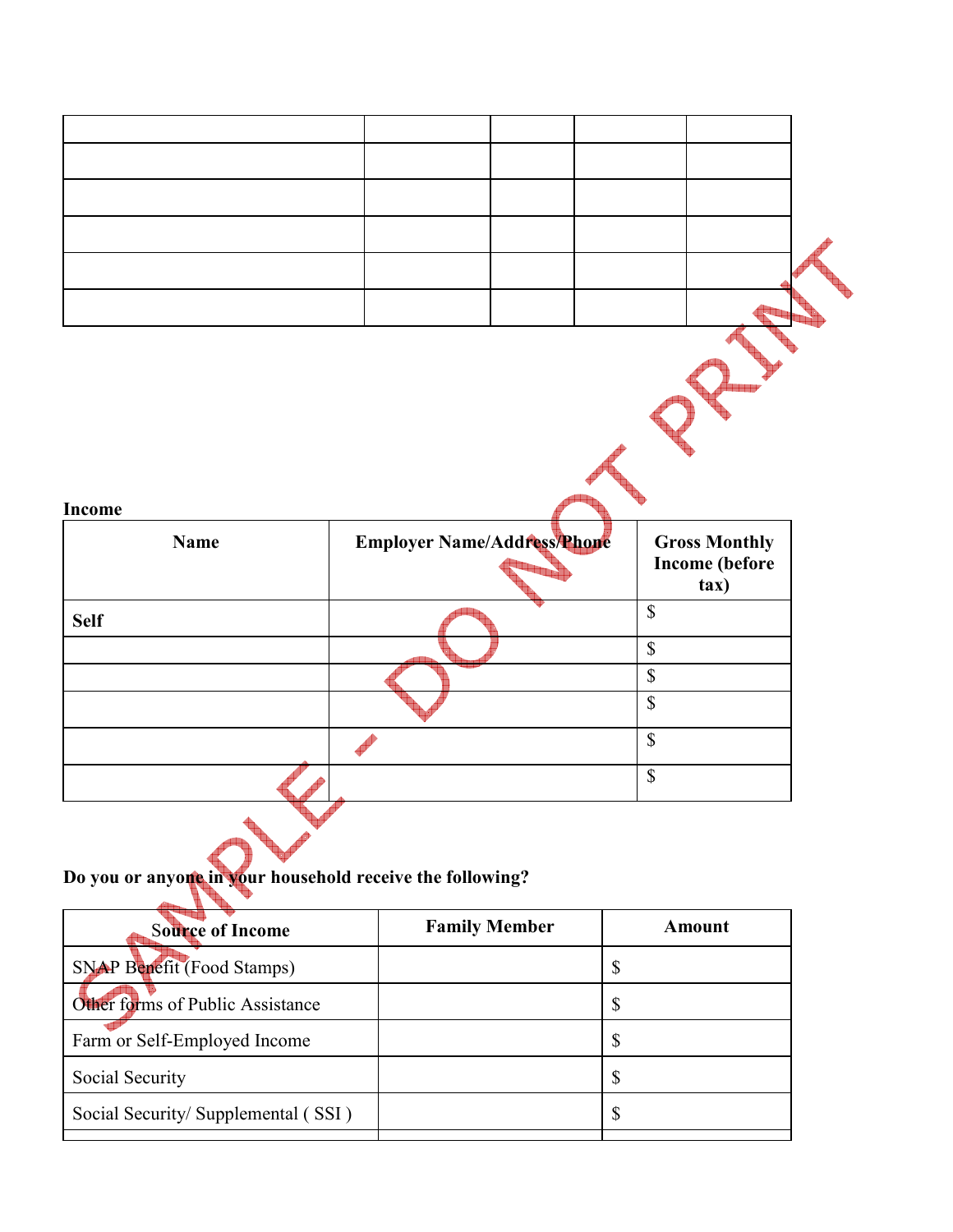| Pensions/Retirement                           | $\boldsymbol{\$}$         |
|-----------------------------------------------|---------------------------|
| <b>Unemployment Compensation</b>              | $\boldsymbol{\mathsf{S}}$ |
| Workers Compensation                          | $\boldsymbol{\mathsf{S}}$ |
| Alimony                                       | $\boldsymbol{\mathsf{S}}$ |
| Child Support                                 | $\boldsymbol{\mathsf{S}}$ |
| AFDC (Aid for Dependent Children)             | $\boldsymbol{\$}$         |
| Military Income / Reserve Pay                 | $\boldsymbol{\mathsf{S}}$ |
| Financial Assistance from another<br>Hospital | $\boldsymbol{\mathsf{S}}$ |
|                                               |                           |
| <b>Expenses</b><br><b>Monthly Expenses</b>    |                           |
| <b>Living Expenses</b>                        | <b>Monthly Payment</b>    |
| Housing Expenses (Mortgage/Rent)              | \$                        |
| Food                                          | \$                        |
| Utilities                                     | $\mathbb S$               |
| Insurance                                     | $\boldsymbol{\mathbb{S}}$ |
| Auto/Transportation/Gas                       | $\boldsymbol{\mathbb{S}}$ |
| Phone                                         | $\mathbb S$               |

## **Bank Accounts**

| <b>Institution</b> | 'alue |
|--------------------|-------|
|                    |       |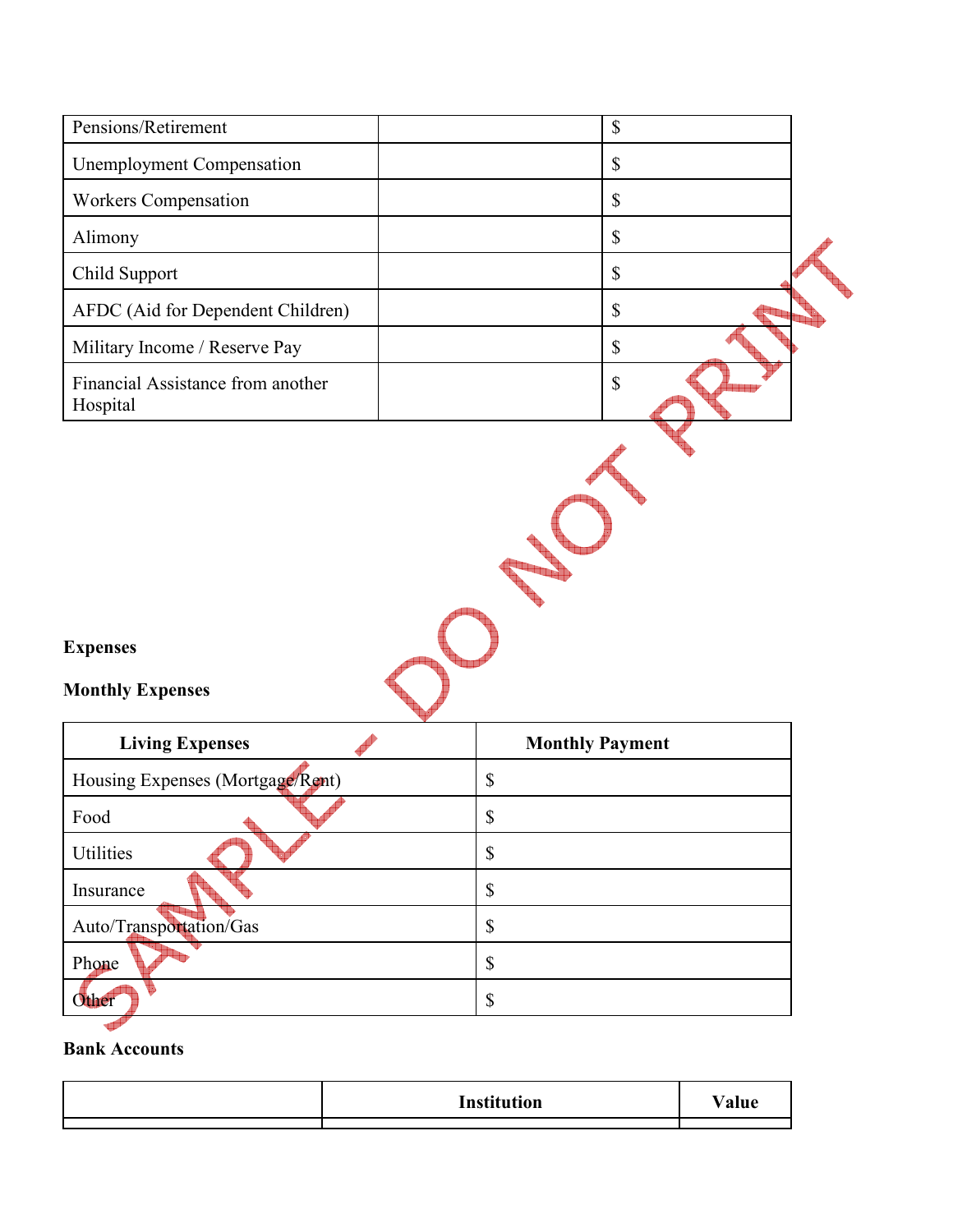| Cash on Hand              |            | $\boldsymbol{\mathsf{S}}$ |
|---------------------------|------------|---------------------------|
| Savings                   |            | $\boldsymbol{\$}$         |
| Personal Checking Account |            | \$                        |
| <b>Business Account</b>   |            | $\boldsymbol{\$}$         |
| <b>Assets</b><br>Home     |            | Value                     |
| Description               | Balance \$ |                           |
| Auto(s)                   |            | Value                     |
| Year / Make               | Model      | \$                        |
| Year / Make               | Model      | $\mathbb{S}$              |

# **Other Property, Stocks, RV, Boat, Motorcycle, Livestock, or Trusts**

|                                                             |                  | Value  |
|-------------------------------------------------------------|------------------|--------|
| Description                                                 | Balance \$       | \$     |
| Description                                                 | <b>Balance S</b> | ¢<br>D |
| Description                                                 | Balance \$       | ¢<br>Φ |
|                                                             |                  |        |
| Creditors (Credit cards, Joans, collection agency accounts) |                  |        |

# **Creditors (Credit cards, loans, collection agency accounts)**

| <b>List Names</b>         | <b>Current Balance</b> | <b>Monthly Payment</b> |
|---------------------------|------------------------|------------------------|
| Medical/Hospital/Doctors/ | \$                     | \$                     |
| Dentists/Pharmacy         |                        |                        |
|                           | \$                     | \$                     |
|                           | \$                     | \$                     |
|                           | \$                     | \$                     |
|                           | \$                     | \$                     |
|                           | \$                     | Φ                      |
|                           |                        |                        |